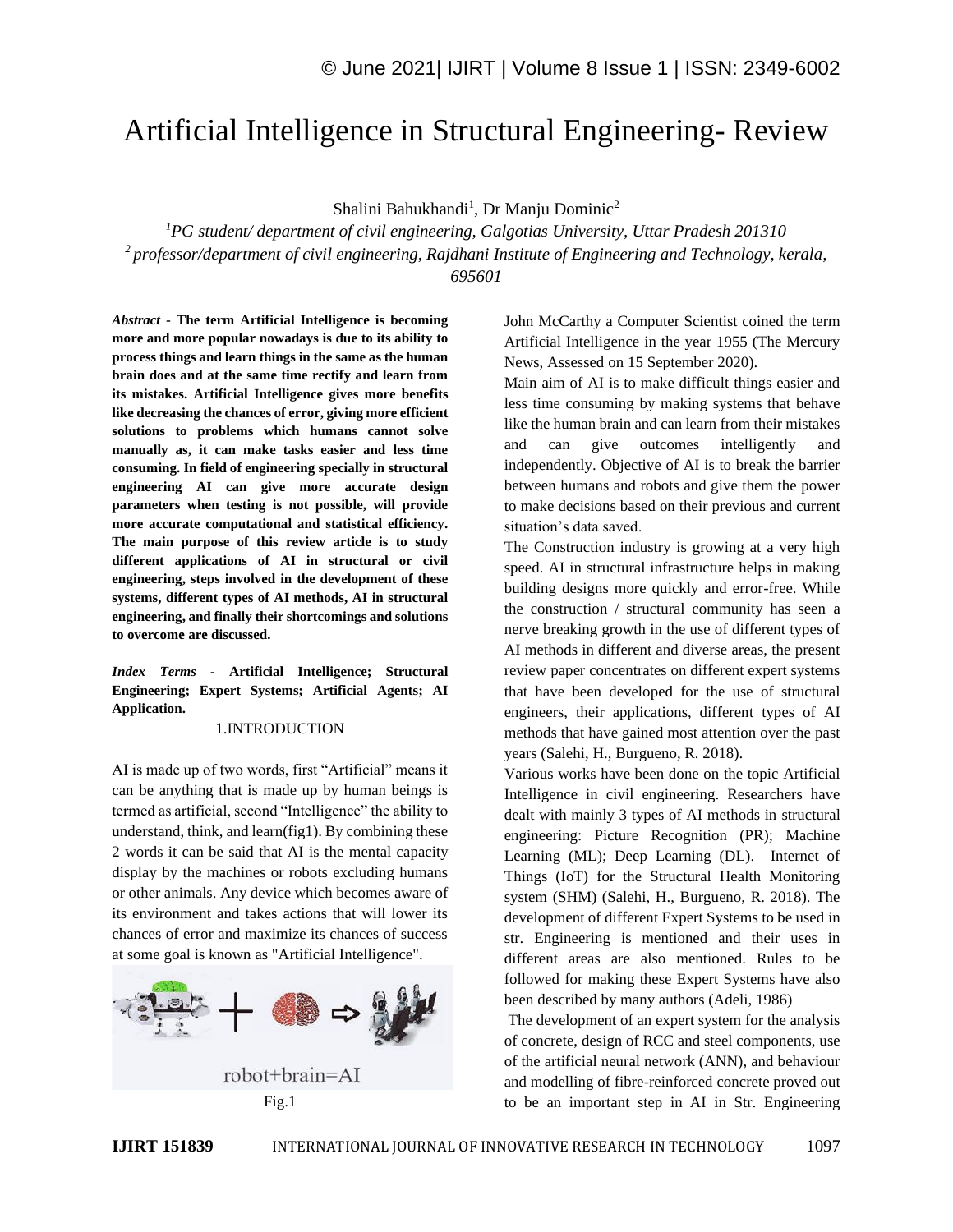(Singh, 2018). Using AI in bridge engineering is a new technique therefore, researchers have explained the steps involve in designing a bridge using AI methods are explained using a flow chart and how to retrofit the bridge when required (Reich,1996). Different methods by different people about different experiments on AI in civil engineering were discussed, a three-prediction model was put forward using Artificial Neural Network (ANN). They are ANN, Gene Expression Programming (GEP), and Non-Linear Regression analysis (NLR). They used a huge amount of database which contains 269 shear tests results and the genetic programming to predict the shear capacity of FRPreinforced concrete beams that are without strips. The final result shows that ANN model defines and predict the parameters accurately (Dede et al., 2019). It is very important to now our future with and without AI, hence past, present, and future was described with examples (Haenlein, Kaplan, A. 2019). Using intelligent agent mechanism, a portal frame structure has been designed. ADLIB project using (ZEUS AGENT) (Anumba et al. 2002).

Seven AI methods were defined and used to analyse a truss element for their damage detection and the conclusion is made that Least Square Support Vector Machine (LS-SVM) is the best AI method for damage detection of a structure (Ghiasi et al. 2015). Researchers used crack identification method, cracks were identified using convolutional neural network it was found out that cracks with different background show much better result of about 99.7% accuracy than the result of cracks with the same background colour (Chen et al., 2019). AI techniques like machine learning algorithm and neural network approaches has been used to increase the potential of sustainable building by predicting and modelling the elastic properties of a material, compressive and bond strength of concrete, development of Cementous concrete, predicting material efficiency, producing optimised designs assesses the economy of the structure by looking at the material reuse properties etc. (Amicoa et al., 2019). Machine Learning (ML) is a technique which requires specific steps to be followed to get a good result from ML. There were 7 steps which to be followed to get a result which is less in error percentage. Careful task analyses and clever problem formulations can transform difficult to manageable problems Intimate understanding of ML techniques can be used to map problem characteristics into ML techniques that can address them (Reich,1997). Different applications of neural networks in structural engineering and other branches of civil engineering are there like, Neural Network Algorithm increases the accuracy of the results by giving a good starting idea. The author conclude that Neural Network model gives more trustworthy results than any other model (Adeli, 2001). R. D. (Vanluchene, Sun, (1990) in this article, they explain how neural network works in structural engineering are defined and a new area of neural network where additional study is required NNICE is described briefly. The compressive strength of concrete was tested using different artificial neural network techniques particularly by the Levenberg–Marquardt network based on different parameters like bulk density, etc. The results show that the assessment of the compression strength of concrete by the Levenberg– Marquardt network, is a viable method (Hola, Schabowicz, 2004). The shortcomings of AI in the coming future are discussed like AI has the potential to eliminate or drive down the wages of lowskilled jobs, so measures are needed to maintain equality and spread the economic benefits broadly (Bundy, 2016). The author main focus is on how to make construction automatic by combining BIM and AI to 3-D printing (Tan, 2018).

The construction industry is among one of the world biggest industry and its contribution to the world GDP is one-tenth of the total. It can be increased by making changes in the construction procedure by making use of AI techniques and giving more opportunities to such technological work in the field of structures. The construction industry has the most potential to generate employment and remove unemployment and provide work to as good as 7% of the total employed person of the whole world. This industry has the potential to increase the economy of any country as the economy directly depends upon the infrastructure. Therefore, it is very necessary to make our construction industry more updated with the use of AI in this.

Even though the above articles mention and highlight the different applications of AI in different fields of civil engineering. They are mainly focused on their past and current uses, even though many debates are going on, on the uses of AI and their current future aspects (Salehi, Burgueno, 2018). This review paper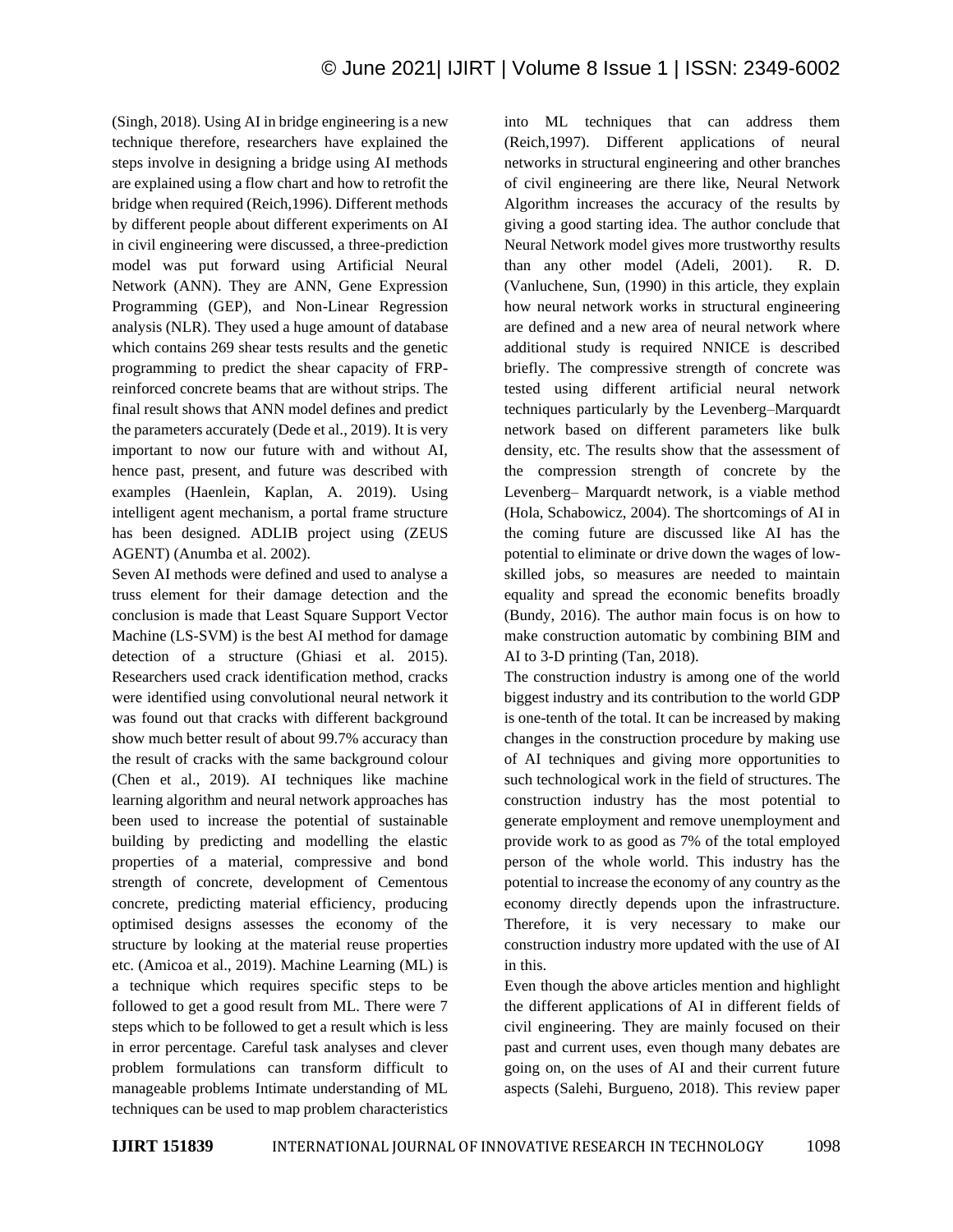presents a brief look into what future will look like with AI and what its short comings are.

The pattern of this revies paper deals with: section 2 presents application of AI section 3 explains expert system, section 4 provides types of AI methods, section 5 explains different expert systems for structural engineering, section 6 gives the shortcoming and their solutions, finally section 7 gives the conclusion.

# 2.APPLICATIONS OF AI IN STRUCTURAL ENGINEERING

Artificial Intelligence (AI) deals with machines or robots doing human work and humans just giving the right input. The implementation 0f AI has done a great job in different fields especially in computer engineering but in civil or construction engineering its speed of growth is slow. Mainly because the process of laying brick and mortar work, brick making, aggregate mixture are quite the same from decades and century, now due to advances in technology it pace has been increased. Now a technology revolution has come in this area, especially Artificial Intelligence. AI is being used correctly and sincerely then AI has a whole lot of applications to be used in structural and construction areas. The following are the few areas in which AI can benefit engineers on the site:

1.Quality Assurance - One of the most important thing while making a structure is "quality". By making use of AI based software, effectiveness and efficiency of the materials can be achieved. Technologies like Image Recognition (IR) can be used, with the help of drones can collect the images of the site or structure from any angle an Engineer wants and then can identify the areas where the cracks occur or the areas of danger and can compare it with the other technical drawings or drafts. Next, by Reinforcement Technique, the trial-and- error method used by AI algorithms can be used to identify the best practice to follow. Furthermore, by use of AI the 3-D models of buildings can be created and compares it with the original model to check for any defects.

2.Optimizations in Designs – Many construction companies like Apis cor, Cazza, Branch technology, Zhuoda Group etc. and contractors are using AI-based software systems which work in pre-given input data which works in supervised learning which has inputs of much architectural data, and their solutions for any design of work, recommendations for any problem, criteria for different places are different. For example – a site on earthquake zone 4 the data provides by this system will be different from a site of earthquake zone 2. In this way, engineers can decide which plan or design is best suited for a particular place.

3.Management – AI has many divisions, Machine Learning (ML) is one of them. Through ML, a robot is trained by applying simulation tools to do the tasks with much more precision and within the available time frame. These robots can be designed for predetermined work which does not require human intelligence, like material testing, examine the quantity or quality of impurity present in the materials, and usual maintenance of the structure etc. AI tools like "Alice" which helps in finding an optimal plan by, "STACK" is an AI tool for estimating a project design, "Autodesk BIM 360" helps professional Architects and Engineers to plan, design and construct a model within one 3-D model and helps in managing a structure when there is no human around.

4.Maintenance – One of the subsets of AI is Machine Learning. By using AI algorithms systems can be made supervised and information can be feed into them regarding particular data. Through this data, the AI systems can follow the structural life cycle, the material used, execution speed, project timeline and provide the management in all aspects of it like ensuring uninterrupted project flow, can take care of management to make sure there is no break in the structure.

5.Risk Control – For risk control another AI subset Artificial Neural Network (ANN) is used. ANN is said to have organised data which is used to provide relevant conclusions. ANN helps the engineers to predict their most likely to occur failure and assess them by coming up with an appropriate precaution. Through the use of the Naive Bayes algorithm, the construction companies can introduce their clines with the risk factor before it happens and changes the design of the structure as per the need. AI techniques can also be used to save their stock prices from falling by coming up with better business strategies.

#### 3.EXPERT SYSTEM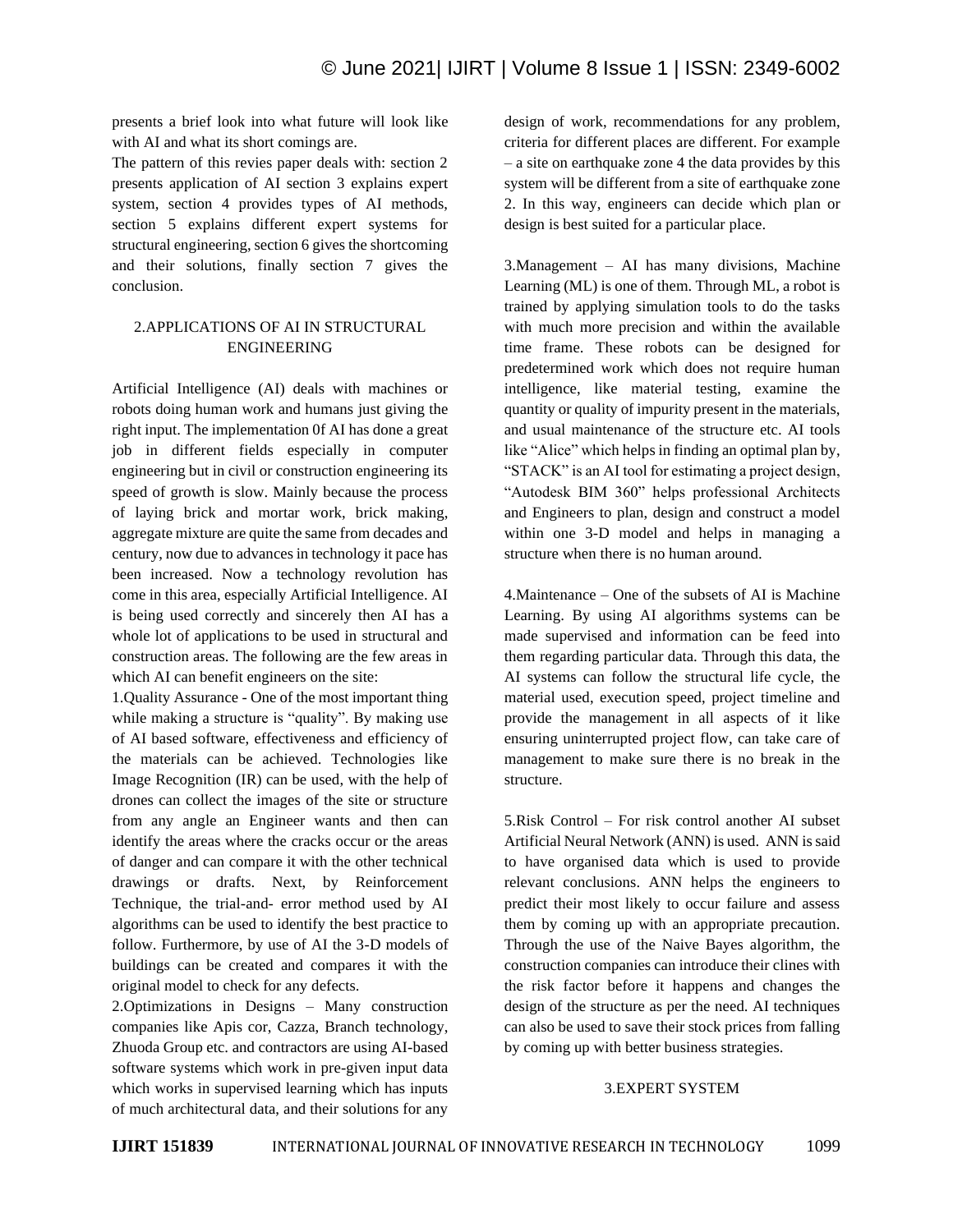The expert system is a piece of software or an application which gives us advice of an expert and helps in making a precise decision by analysing its database. Ex- a spelling checker in a computer or a laptop. Fig.2 shows a typical diagram of how an expert system works.



Fig.2. the architecture of an Expert System Raw user

In the above diagram, it is shown that a raw user gives an input in the form of a query to user interface system like our computer or any system then inference engine which acts like a brain developed by Artificial Intelligence, it takes the input and then checks for its solution in its knowledge base system. Knowledgebase system has all the interconnected information which is compulsory to solve a particular problem. Ex- for a beam problem all parameter like depth of the beam, reinforcement provided, no of strips etc were already added in knowledge base system.

An Expert system should consider the following three important factors:

- 1. To present the best possible knowledge of expertise.
- 2. To make a set of rules for different problems that is what inference mechanism should be used.
- 3. To separate the knowledge and inference engine.

To develop the best expert system following five steps are to be followed:

- 1. Identification to describe the problem with as much precision as possible, we must determine the exact nature of the problem.
- 2. Formulation analysing and understanding the problem.
- 3. Designing various AI techniques are used to solve a particular problem, and the problem is focused on its proposed solution.
- 4. Implementation it prototypes a program and evaluates the results and checks were the correct technique chosen?
- 5. Testing it shows were the results implemented correctly or not.

To recommend a solution the knowledge base system uses the common method of representing knowledge, that is, IF-THEN type rules and frames. The general form of the rule is:

Rule #N IF (data1………….data n) THEN (goal1 with fact a1)



Where N is the unique rule no. for identifying the rule. Ex- for IF-THEN type rule is:

IF beam reinforcement to be provided, AND

| $Mu > Mu$ , $lim$ | <b>AND</b> |
|-------------------|------------|
| $Xu > Xu$ , max   | <b>AND</b> |
| Ast, $min > Ast$  |            |

THEN the section to be designed is for doubly reinforced section. To recommend a solution the inference engine uses calculations that resemble human thinking, they are:

1. Forward chaining

2. Backward chaining

1. Forward chaining mechanism- is also known as a data-driven control strategy. In forwarding chaining mechanism, the data or the output are already available and from them, we have to conclude and asserts new facts. If the no. of possible conclusions is more of large, then forward chaining mechanism is recommended. It works from the initial state and reaches the goal state.

2. Backward chaining mechanism- it is also known as goal-driven strategy. In back chaining mechanism the goal state or conclusion is already given and we have to work backwards to determine what facts must be asserted so that the goal can be achieved. This process works backwardly. If the value of the result is known and is small then backward chaining mechanism is efficient.

#### 4.TYPES OF AI METHODS

As AI is gaining acceptance in every area mainly due to its application and more precession in giving inputs. AI has many methods but, will discuss the ones which are emerging as more authentic and efficient tools in the field of structural engineering, these are pattern recognition, machine learning, deep learning and neural networks (Salehi, Burgueno,2018). AI is divided into machine learning then machine learning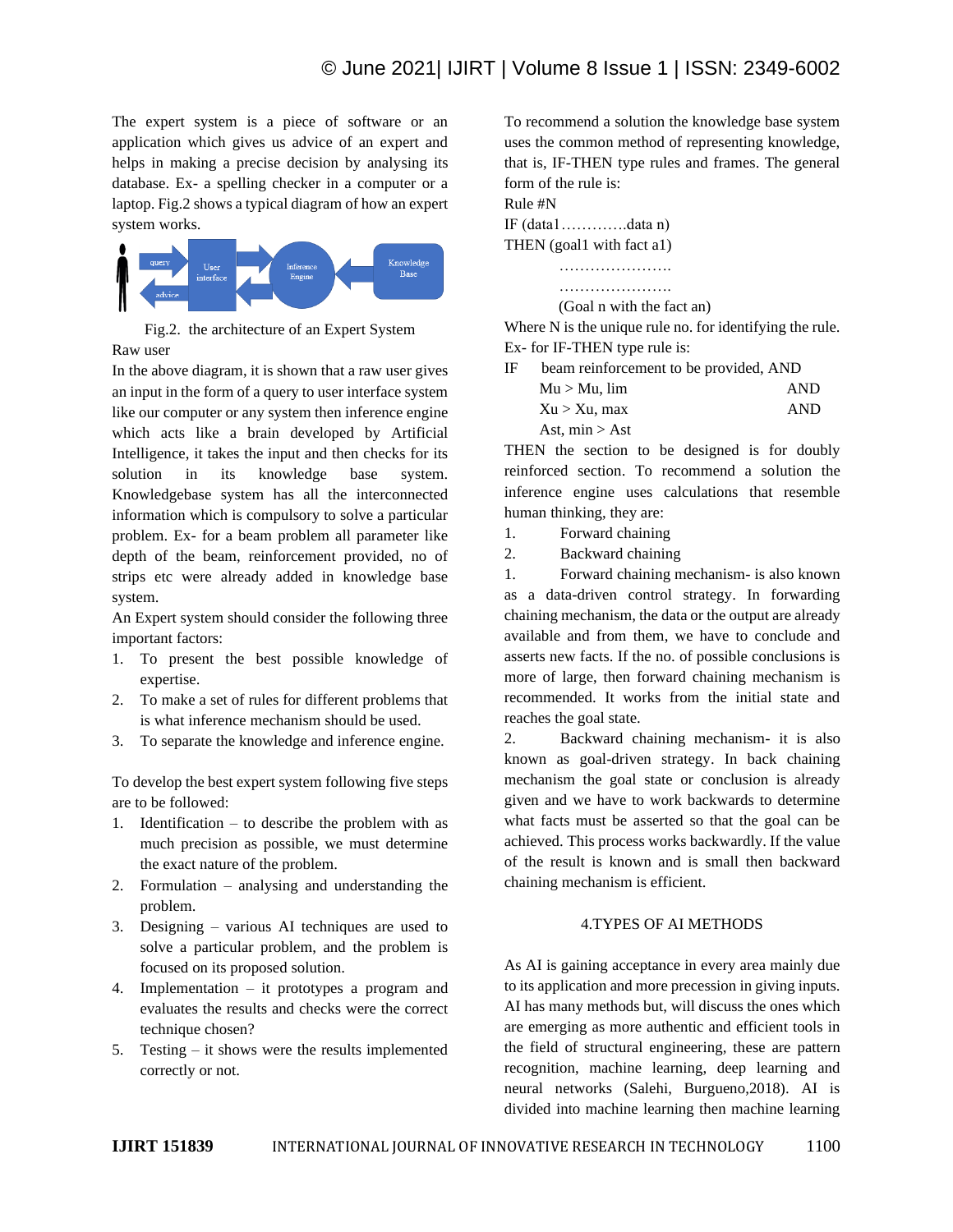is divided into deep learning and neural network. This section will give deep understanding about the uses of these noted AI methods and provides a technical ground about their background. Fig.4 shows the growing graph of different AI methods in the past years.

#### 4.1 pattern recognition:

In pattern recognition (PR) the main goal is to systematize the object into number of groups or divisions i.e., placing the object to correct group based on the measurements or features of the object. The chief intention behind the PR is that using an intellectual technology to help humans to solve and recognise ambiguous data and place them under a particular classification. The ambiguous data could be anything like any image, sounds, hand gestures, videos, text, or it can be any statistical data. The components of pattern recognition are shown in fig.3. In the first step i.e., input, information is given then sensors sense the physical features of the input and converts it into the characteristic features that contains set of quantities. Then in segmentation process the image or input is segmented of and separated in smallsmall pieces to put them into batches where their most likely to be fit. In the feature extraction stage, the features of the input data are examined and the special attributes that are only present in that input data were checked and considered for example- in case of input data of beam the features extracted were the length and depth of the beam, grade of steel and concrete used, depth of the beam, etc. therefore ascertaining the size, amount or degree marked in the standard units for each feature is known as feature extraction. Now, the features which were selected and taken during the feature extraction process is passed on to classifier. Classifier is a machine which does the act of classification and this process is called as classification. Here on the basis of features it categorises them according to their properties. The last part is post-processing, it checks for any error if possible and corrects them, then the final decision or output is shown. Pattern recognition has many applications in, any fields like machine vision, computer aided diagnosis, speech recognition, character recognition, manufacturing (3D images), finger print recognition, industrial automation like identifying the defective pieces from the good ones etc.



Fig.4. Research publications on the use of different AI branches in structural engineering (Salehi, Burgueno, (2018).

In the above fig it can be easily understood that the use of most of the AI techniques increased in the following years. The use of ML and Neural Networks has shown the most remarkable increase, the work on Neural Network is still going on and scientists show more interest towards that area. There is a close competition between ML and Neural Networks Further, deep learning architectures, e.g., convolutional neural networks (CNNs), are gaining remarkable attention among the research community over the last few years (Salehi, Burgueno, (2018).

These observations motivated the authors to concentrate this review article on the uses of AI techniques in structural engineering fields as they can come out as the new computational intelligence paradigms in structural engineering.



Fig.5.Research publications on the use of machine learning and pattern recognition (Salehi, Burgueno, (2018).

The above diagram displays how the population shifts from PR to ML in the recent years. ML is given more importance than PR in every field specially in SHM due to its prediction closer to the accuracy. Moreover, PR is an engineering application of ML. All ML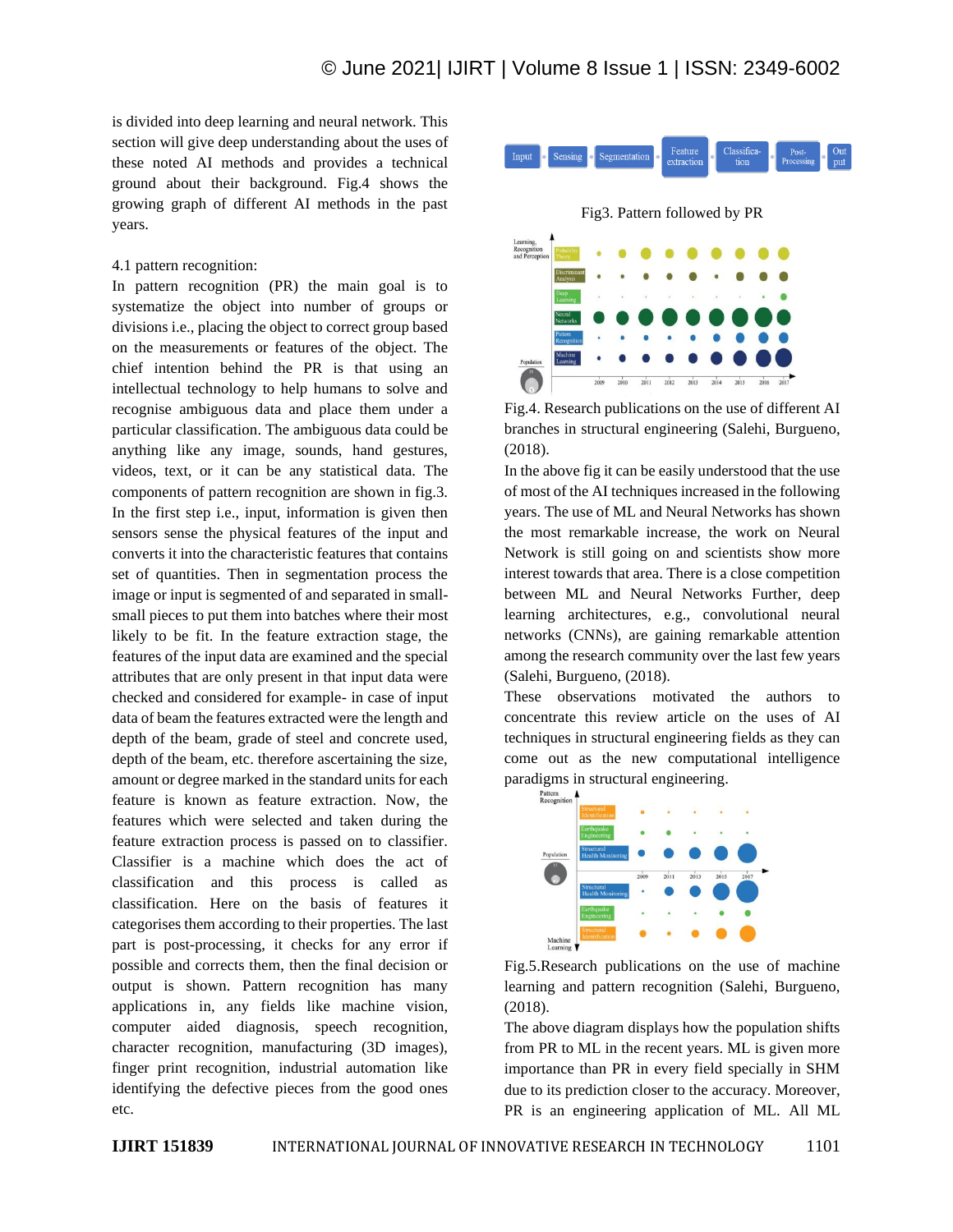systems are applied in PR systems to increase their efficiency. therefore, the above diagram shows a shift from PR to ML.

# Application in structural engineering

Pattern recognition is being used in many fields of structural engineering like structural health monitoring system (SHM), damage detection, earthquake engineering and seismic design, structure reliability, structural identification, and performance evaluation of any structure (Salehi, Burgueno, (2018).

From most of the studies it is clear that PR is mostly used for SHM and damage detection. According to Sohn H. sensors which can measure the limit of vibrations and strain of a structure were sent to the structure then they will respond according to the environmental and operational conditions of the structure, then these signals can be treated as patterns. These patterns are easily read by PR learning and the structural health and damage can be detected.

#### 4.2 Machine Learning:

Machine learning term given by Arthur Samuel in the year 1959. Machine learning comes under AI which means machine is capable to learn the things on its own and rectify its mistakes through its previously saved data, just like human being machine will acquire knowledge by its experience, no need to make any extra program, no need to explicitly programmed by the programmer. When data is small so the best option is to train the model or to use some learning algorithm on the model, is known as machine learning. The more accurate the algorithm is the more accurate the results shown by the machine learning. Nowadays ML is being used in many fields such as computer science, probability and statistics, financial market, theory and philosophy (Salehi, Burgueno, (2018).

There is a slight difference between machine learning (ML) and picture recognition (PR). In PR the main function is to classify the image into different categories while in ML the main area of work is to make the machine learn from its past experience and make it capable of taking its own precise decisions. Comparing the uses of both ML and PR, we will see a huge difference in the shift from PR to ML especially in the field of structural health monitoring (SHM) Fig.5. ML has three types of learning which are described below:

#### 4.2.1. Supervised learning

Here we already have, already tagged data set which means we have a supervisor in the form of data, we have both input and output available and on the basis of the tagged data we create a model and give the new input and checks weather the coming result is valid or not. For example, for any election the exit polls are the tagged data or training data which contains information about which party will get how many votes, using the algorithm data new input was given based on the actual data then the output was compared if it matches with the training data then the data is well classified.

## 4.2.2. Unsupervised learning

It contains only input data through the sensor and on their basis, it makes clustering or data and then slowlyslowly moves towards the actual output. In this it learns on its own by its clustering and association of data. Training is not done. Most of the machines first comes under unsupervised learning and then we have to make them supervised.

## 4.2.3. Reinforced learning

This type of learning works on "reward" and "penalty" policy. Here an agent performs an action in the environment and on the basis of that action it gets some reward and some penalty and then on the basis of this reward and penalty it makes some policy for next time and works accordingly whenever this same problem will occur.

## Application in structural engineering

Machine learning is being used for:

damage detection - Machine Learning is used for locating the damage in structure, amount of damage that occurs, material stability, etc.by using visual or sensor data

SHM – By using a sensor and giving the input to sensor like mode shape, stress and tension, spectrum, damping, cracking, wind profile, etc. and as output we get acceleration and displacement, temperature, humidity. From these an engineer can predict weather a damage might be caused or it has already damaged, then we have to retrofit it. ML systems can give warnings for required repairs or evacuations.

Soil content of the site- from the help of satellite images we can see the soil moisture map prepared by geotechnical department, and soil estimation for the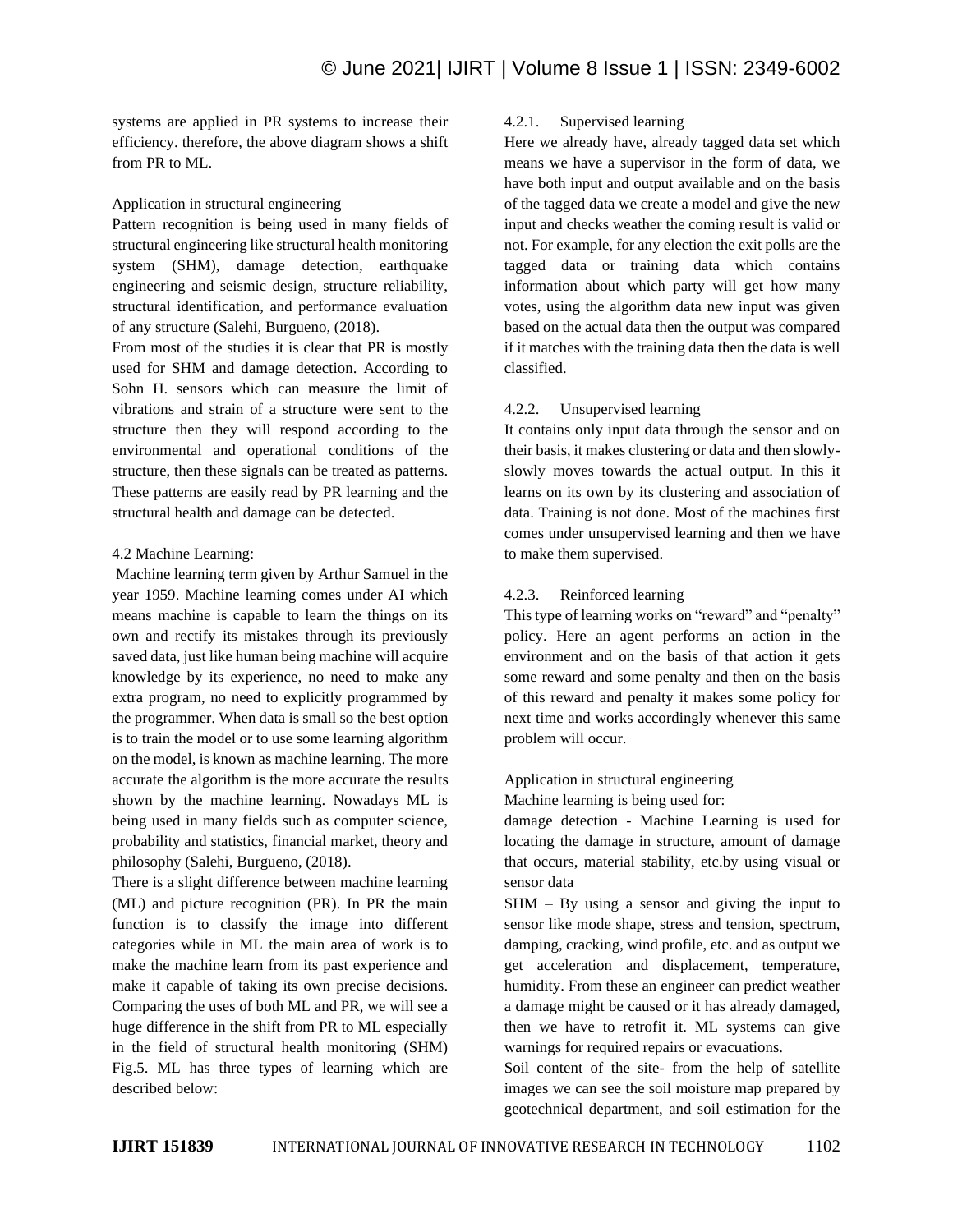structured site can be performed. Soil moisture estimation through remotely sensed data or even satellite images, can be done with increased accuracy using ML. Classifying the soil type and its class is one of the problems that can be easily tackled with ML by using both sensory and visual data.

Site safety monitoring- With the help of ML we can access the video data collected from the work sites to identify the unsafe worker behaviour and if they are not wearing hardhat, not wearing boots, if the workers not wearing the fluorescent jackets etc. (Drmsriram, 2018, Assessed 23 October 2020).

#### 4.3 Deep Learning:

Deep learning comes into form when there was a discussion going on about artificial neural networks in the year 2000 then Igor Aizenberg gave the term deep learning (DL). In DL the features of the input were picked out by neural network without any intervention by humans. DL has many neural networks i.e., the process by which DL works is similar to that of a human brain neuron. In DL it consists of number of hidden layers by increasing the no of layers it also deeper the network. DL includes Convolutional Neural Network (CNN), Recurrent Neural Networks (RNN), Deep Belief Nets (DBN) etc. among them CNN is the most used deep learning technique because it uses the concept of visual cortex of animal (Salehi, Burgueno, (2018).

Deep learning is used in fields like customer support, medical care, self-driving cars, etc. when we have a massive amount of data then deep learning is mostly recommended.

#### Application in Structural Engineering

Earthquake prediction is the most used application of DL by considering a factor called von Mises yield criterion. The scientist at Harvard University use deep learning to teach a computer to perform viscoelastic computations, which are used in the prediction of earthquakes. This application helps to improve the calculation time of earthquake by 50,000% times.

# 5.USE OF ARTIFICIAL AGENTS IN STRUCTURAL ENGINEERING

Various works has been done on developing an Expert System in various fields like, application of Expert System in education has been discussed by O'Shea and Starfield et al. point out how engineering concepts can be mastered through the development of simple Expert Systems (Adeli, (1986).

Following are the expert systems that have been studied in the recent review papers.

#### 1. HI-RISE

Proposed by Maher and Fenves at Carnegie- Mellon University (Adeli, (1986). This is an expert system which is designed for initial designing of rectangular shaped commercial and residential buildings with height more than 10 stories. The language use in this intelligent agent is PSRL it is a frame-based production system language developed at Carnegie-Mellon University (Adeli, (1986). The basic benchmark for selecting a structural system depends upon economy, structural integrity, durability. HI-RISE gives the best possible design for a particular structure.

2. WAVE

Given by Jain and A.K Aggarwal, here the system works with the user for write definitions of different loading patterns, foundation systems, and structural configuration of the structures which are located at marine sites.

3. CAD (Computer Aided Design)

Known as Computer Aided Design, it is now beingused for many decades for the detailed engineeringof 3-D or 2-D drawing of physical components, butit is also used for layout of products, designing of tools and machinery, drafting and designing of all types of buildings.

4. SICAD (Standard Interfaces in Computer Aided Design)

Standard Interfaces in Computer Aided Design, Proposed by Lopez. Its function is to reinforcing the engineering standards in CAD programs. In this the rules are treated as the internal part of SICAD and not a part of CAD. SICAD simplifies the design process by using the online maps, data-base of notes and automatic calculations tools.

5. SASE

It was tutored at National Bureau of Standard for Structural Analysis it checks whether the newly constructed buildings are made accordingly to the given standards or the existing ones are correct and consistent and follows the machine processing standards. This AI expert system helps in replacing the manual version of the engineering standards.

6. SPERIL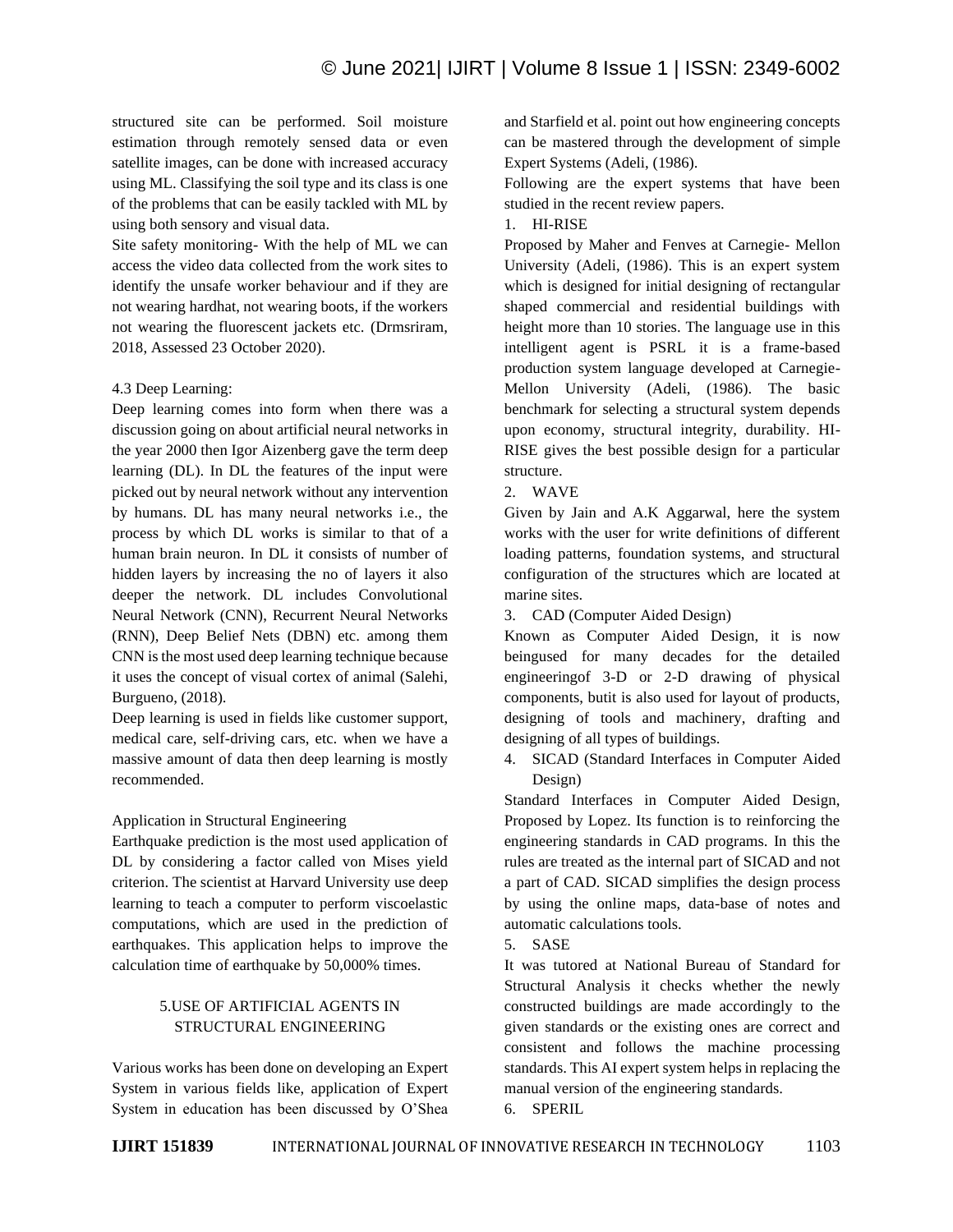Given by Ishizuka, this AI intelligent system helps in detecting the structural damage subjected to seismic excitation. This expert system is present in the form of C language and based on rule-based system. The obtained information from different accelerographs and visual examination of an earthquake damage buildings were saved in this expert system and according to them it performs.

# 7. DURCON

Proposed by Clifton, it is designed for selecting the correct constituents of concrete open to harsh environmental conditions. It shows the worsening of concrete based on 4 factors- sulphate attack, corrosion of reinforced steel, concrete-aggregate reaction, and defrosting.

## 6.MERITS AND DEMERITS OF USING AI

The merits or advantages of using AI in Structural Engineering are -

- 1. It has the capability of making the work easier and much simpler.
- 2. It enhances the safety of roads by using PR technique
- 3. It decreases the labour work at the site.
- 4. It can predict precise and much faster response to disaster of any kind.
- 5. It will help in improving the standard of living of the people.
- 6. Error reduction will be very high.
- 7. The AI software will have much more mental alertness and decision-making power much higher than humans.
- 8. With so many advantages, it also has some eyeopening disadvantages which must be considered while we are planning to enhance our knowledge on the AI. Some of the disadvantages of this extraordinary artificial intelligent systems are written below.

DEMERITS: The following are the cons of including AI in the field of Structural Engineering.

1. Exploitation- Improper or half knowledge of this can lead to the exploitation of this technology. The public or private institutions must hire employees which already knows how to work in this technology, or must provide assistant to the newly hired employees.

- 2. Ethics- As AI is developed by humans only so, therefore the moral principles should be checked. Privacy, security, and safety should be integrated in the initial designing process of the systems. Technical terms should be needed for good intentions shown by the system.
- 3. Accountability- systems should be able to provide a reasonable solution for their outputs. For ex- a doctor just cannot consider the diagnosis given by a computer without any logical reasoning, Doctor should be accountable for any consequences.
- 4. Employment- various studies has shown that the AI has the capability of eliminating the wages of low skilled jobs thus increasing the rate of employment even though the effect may not be long term but, there is a need to address this issue and maintain the equality, and social readjustment to this new technology. And there is a high need for producing new jobs with cooperating humas and machines in it.

# 7.ACKNOWLEDGEMENT

This review paper and the work done in this paper would not have been possible without the support of my guide Dr Manju Dominic, School of Civil Engineering at Galgotias university and the additional support from our department of civil engineering, Galgotias University who helped us in providing the necessary information to write this review paper.

## 8.CONCLUSION

This paper provides a systematic study about AI in structural engineering. The first sections give a detail introduction about the AI and the methodology used in this review paper. Second section presents some current applications of AI in the field of Structural Engineering. Many studies are still going on, on the uses of AI therefore third section provides an information about how to make an expert system in order to apply AI in different fields. In the fourth section it shows different types of AI and their applications in Structural Engineering field. By using AI applications in Structural field, the structural safety can be drastically improved and also maintenance cost can be drastically decreased therefore section five demonstrates some experimentally approved expert system which can help in increasing the efficiency of